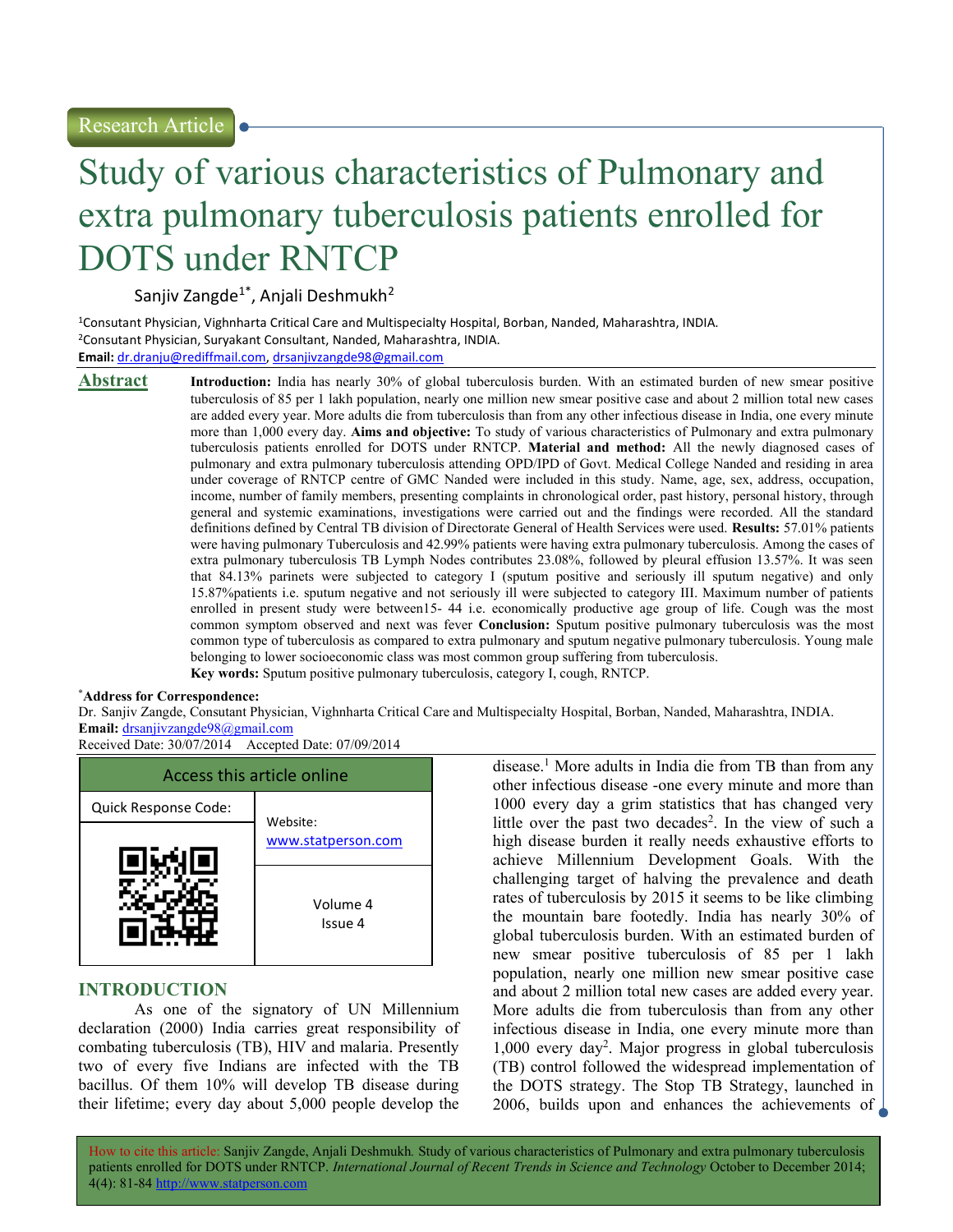DOTS. New objectives include universal access to patient-centred treatment and protection of populations from TB/HIV and multidrug-resistant TB (MDR-TB). The Stop TB Strategy and the Global Plan to implement the new strategy make it necessary to revise the third edition of Treatment of tuberculosis: guidelines for national programmes, published in 2003.<sup>3</sup> Tuberculosis presents with various symptoms. Fever and cough is the most common presenting symptom. Nanded is the holy city blessed by holy feet of Shri Guru Gobind Singhji. The RNTCP was implemented and started functioning since 24th March (World TB day) 2003. Present study was carried out to study various cases of Pulmonary and extra pulmonary tuberculosis enrolled on DOTS under RNTCP.

# AIMS AND OBJECTIVE

To study of various characteristics of Pulmonary and extra pulmonary tuberculosis patients enrolled for DOTS under RNTCP.

## MATERIAL AND METHOD

The present cross sectional study was conducted in the department of TB and chest of Govt. Medical College and Shri Guru Gobind Singhji Memorial hospital Nanded. The study was conducted during July 2006 to June 2008. All he newly diagnosed patients of tuberculosis were selected for the study.

Following inclusion and exclusion criteria was used to select the study patients.

### Inclusion criteria

All newly diagnosed cases of pulmonary and extra pulmonary tuberculosis diagnosed microscopically, histopathologically and /or radiologically and attending OPD/IPD of Govt. Medical College Nanded and residing in area under coverage of RNTCP centre of GMC Nanded were included in this study.

# Exclusion Criteria

- Already diagnosed and on treatment patients of Anti tubercular drugs.
- All cases of Defaulter, Failure and Relapse.
- All cases below 15 years of age group.
- All cases with deranged Liver function test and kidney function tests were excluded.

Data Collection was carried out on predesigned questionnaires. Name, age, sex, address, occupation, income, number of family members, presenting complaints in chronological order, past history, personal history, through general and systemic examinations, investigations were carried out and the findings were recorded. All the standard definitions defined by Central TB division of Directorate General of Health Services were used.

# RESULTS

| <b>Table 1:</b> Distribution of patients according to the type of |
|-------------------------------------------------------------------|
| tuberculosis                                                      |

|                  | <b>RESULTS</b>                                                             |                                                                                         |       |
|------------------|----------------------------------------------------------------------------|-----------------------------------------------------------------------------------------|-------|
|                  | Table 1: Distribution of patients according to the type of<br>tuberculosis |                                                                                         |       |
|                  | <b>Type of patients</b>                                                    | No of<br>patients                                                                       | %     |
|                  | <b>Pulmonary Tuberculosis</b>                                              | 126                                                                                     | 57.01 |
|                  | TB Lymphadenopathy                                                         | 51                                                                                      | 23.08 |
| Extra            | <b>Pleural Effusion</b>                                                    | 30                                                                                      | 13.57 |
| Pulmonary        | Abdominal TB                                                               | 04                                                                                      | 1.81  |
| Tuberculosis     | Hydropneumothorax and<br>Pyopneumothorax.                                  | 10                                                                                      | 4.52  |
|                  | <b>Total</b>                                                               | 221                                                                                     | 100   |
| 13.57%<br>23.08% | 1.81% 4.52%<br>57.01%                                                      | Pulmonary Tuberculosis<br><b>TB Lymphadenopathy</b><br>Pleural Effusion<br>Abdominal TB |       |



Figure 1: Distribution of patients according to the type of tuberculosis

Out of the total 221 patients, 126(57.01%) patients were having pulmonary Tuberculosis and 95(42.99%) patients were having extra pulmonary tuberculosis. Among the cases of extra pulmonary tuberculosis TB Lymph Nodes contributes 23.08%, followed by pleural effusion 13.57%.

Table 2: Age and Sex wise distribution of Tuberculosis patients

| Variable (n=221)       |                         | Total (%)      |
|------------------------|-------------------------|----------------|
| Age Group              | 15-24                   | 41(18.55)      |
|                        | 25-34                   | 64(28.95)      |
|                        | 35-44                   | 49(22.17)      |
|                        | 45-54                   | 32(14.47)      |
|                        | 55-64                   | 15(6.78)       |
|                        | $65+$                   | 20 (9.08)      |
| Sex                    | Male                    | 136 (61.54)    |
|                        | Female                  | 85 (38.46)     |
| Education              | <b>Illiterate</b>       | 88 (39.81)     |
|                        | Primary                 | 34 (15.38)     |
|                        | Middle                  | 38 (17.19)     |
|                        | Secondary               | 18 (8.14)      |
|                        | <b>Higher Secondary</b> | 18 (8.14)      |
|                        | Graduate and more       | 25 (11.34)     |
|                        |                         | 0(0.00)        |
|                        | Ш                       | 2(0.90)        |
| <b>SE Class</b>        | Ш                       | 9(4.07)        |
|                        | IV                      | 68 (30.78)     |
|                        | ٧                       | 142 (64.25)    |
| Symptoms<br>$(n=126)*$ | Cough > 3 wks           | 106<br>(84.12) |
|                        |                         |                |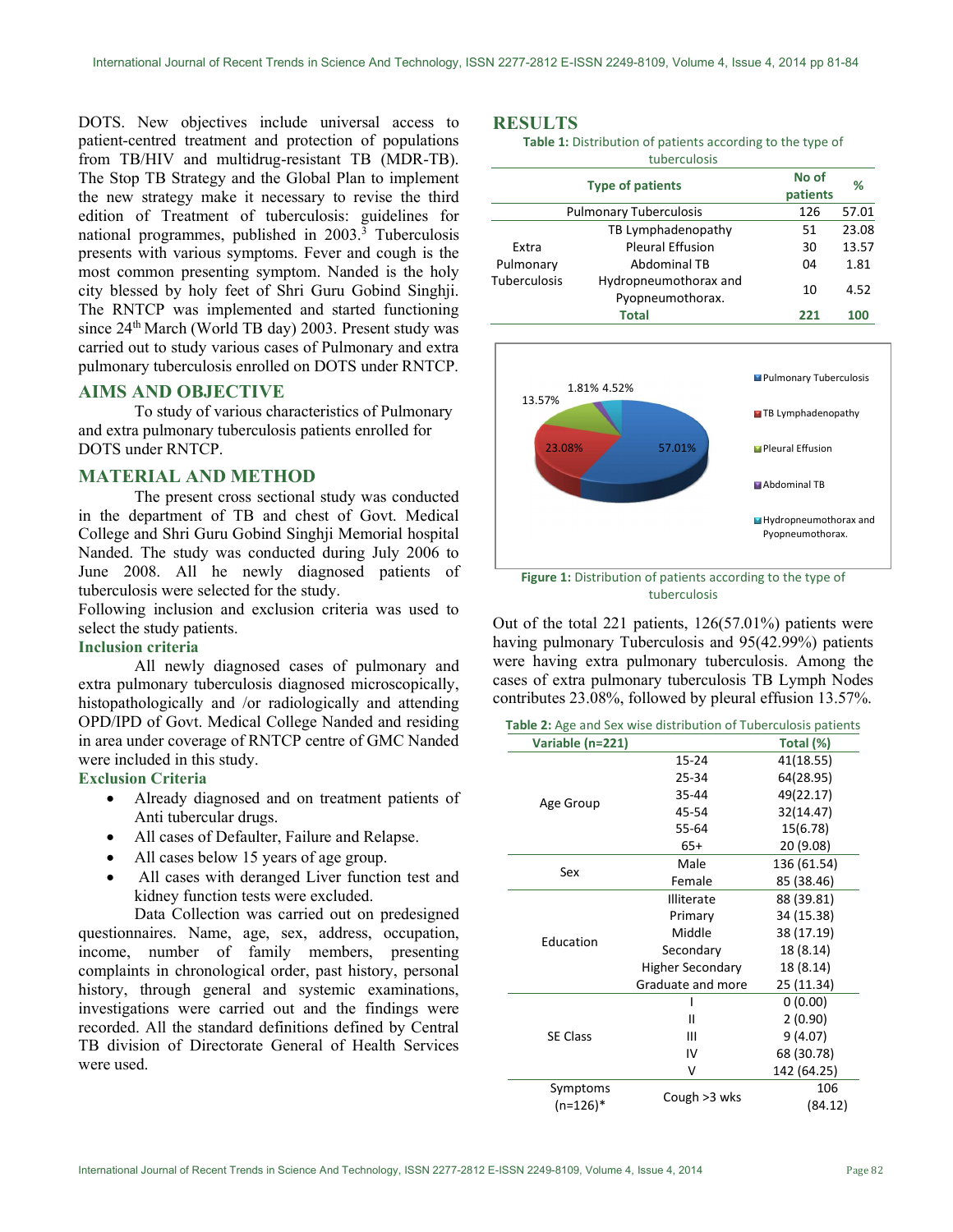|                 | Fever            | 92 (73.01) |
|-----------------|------------------|------------|
|                 | Loss of Appetite | 80 (63.49) |
|                 | Dyspnea          | 68 (53.96) |
|                 | Chest pain       | 59 (46.82) |
|                 | Haemoptysis      | 10 (7.93)  |
|                 | $<$ 10 days      | 16(7.23)   |
|                 | $11 - 20$ days   | 10 (4.52)  |
| Duration of     |                  | 154        |
| illness in days | 21 - 30 days     | (69.68)    |
|                 | 31 - 40 Days     | 39 (17.67) |
|                 | 41-50 days       | 02 (00.90) |
|                 |                  |            |

It was observed that majority of the patients (28.95%) in the study were between 25-34 years. Huge bulk of cases 154(69.68%) were concentrated in 15-44 years age group. Among those 136 (61.54%) were males and 85(38.46%) were females. Male to female ratio was observed to be 1.60:1. It was seen that 39.81% patients were illiterate. In EPTB respective symptoms were predominant as per organ involvement. Above table demonstrates symptomatology in cases of pulmonary TB, Cough was the most common presenting symptom (84.12%) of total presentation and fever was next most common (73.01%) and Hemopatysis was least common i.e. 7.93%. it was observed that maximum number of cases i.e. 154 (69.68%) presented within 21-30 days.

Table 3: Distribution of patients according to Different treatment categories

|              | ----------     |                 |                     |
|--------------|----------------|-----------------|---------------------|
| Category     | <b>PTB</b> (%) | <b>EPTB</b> (%) | <b>Total</b><br>(%) |
| Category-I   | 106 (84.13)    | 30 (31.58)      | 136                 |
| Category-III | 20 (15.87)     | 65 (68.42)      | 85                  |
| Total        | 126 (100.00)   | 95 (100.00)     | 221                 |

It was observed that out of 126(84.13%) were subjected to category I (sputum positive and seriously ill sputum negative) and only 20(15.87%) i.e. sputum negative not seriously ill were subjected to category III. Amongst 95 patients of extra pulmonary tuberculosis, 30(31.58%) patients (seriously ill EPTB i.e. 16 cases of bilateral pleural effusion and 10 cases of Hydropneumo and Pyopneumothorax and 4 cases of abdominal tuberculosis) were subjected to category I and rest 65(68.42%) were subjected to category III. As per study criteria only newly diagnosed cases of Tuberculosis were included which comes under category I and category III.

Table 4: Distribution of cases according to type of disease and category

| $      -$    |                     |            |             |                     |  |
|--------------|---------------------|------------|-------------|---------------------|--|
| Category     | <b>Pulmonary TB</b> |            | <b>EPTB</b> |                     |  |
|              | Sputum              | Sputum     | (%)         | <b>Total</b><br>(%) |  |
|              | +ve (%)             | $-ve(%)$   |             |                     |  |
|              | 96 (70.60)          | 10(7.35)   | 30 (22.05)  | 136 (100)           |  |
| Ш            | N.A.                | 20 (23.52) | 65 (76.48)  | 85 (100)            |  |
| <b>Total</b> | 96                  | 30         | 95          | 221                 |  |
|              |                     |            |             |                     |  |

It was observed among the patients receiving category I treatment 70.60% were sputum positive at the time of study. The proportion of new smear positive to smear negative was found to be 3.2:1.

# **DISCUSSION**

Present study was conducted on 221 patients attending OPD and IPD of TB and chest department of Govt. Medical College and Shri Guru Gobind Singhji Memorial hospital Nanded. All newly diagnosed cases of pulmonary tuberculosis (PTB) and extra pulmonary Tuberculosis (EPTB) were included in this study. It was observed that amongst 221 patients registered 126 (57.02%) patients were having pulmonary tuberculosis and 95 (42.98%) patients having extra pulmonary tuberculosis. Among extra pulmonary cases 51 patients were having Tuberculous lymphadenopathy, 30 patients were having Tuberculous pleural effusion, 10 patients were having tuberculous hydropneumo and pyopneumothorax and 4 patients were having abdominal tuberculosis. A review of RNTCP implementation<sup>4</sup> between 1993 to 1999 at different sites showed new smear positive 37.68%, new smear negative 33.10% and extra pulmonary cases 11.19%. Corresponding proportions of PTB and EPTB cases in New Delhi in 2006<sup>5</sup> were 62.4% and 37.59% respectively. Among pulmonary cases 63.25% were smear positive and 36.75% were smear negative. Similarly Md. Shamim Akhtar et al, study conducted at JN Medical College at Aligarh<sup>6</sup> showed 76% were pulmonary cases and 24% were extra pulmonary cases. Among pulmonary 64.30% were sputum positive and 35.70% were sputum negative. In present study it was observed that there were large proportion of extra pulmonary cases and chances of incorrect diagnosis. Majority of EPTB cases were tuberculous lymphadenopathy and most of them were diagnosed at GMC, Nanded on the basis of fine needle aspiration cytology and lymph node biopsy results. A course of antibiotics was usually prescribed but it was withdrawn as soon as laboratory results of FNAC were received suggestive of tuberculous lymphadenitis. To avoid over treatment for tuberculosis, extra pulmonary cases must be thoroughly evaluated and a course of antibiotics must be prescribed for at least 2 weeks before diagnosis of tuberculosis is confirmed<sup>7</sup>. Also maximum number of suspected cases of EPTB were referred from periphery to GMC Nanded and being tertiary care centre they were diagnosed here as the facilities for FNAC, pleural fluid examination, lymph node biopsy etc available. 69.68% cases were less than 44 years of age. Similar findings were also observed by Kolappan.<sup>8</sup> It was observed that majority of the patients (28.95%) in the study were between 25-34 years. At national level also it was contributing maximum (23.52%) number of